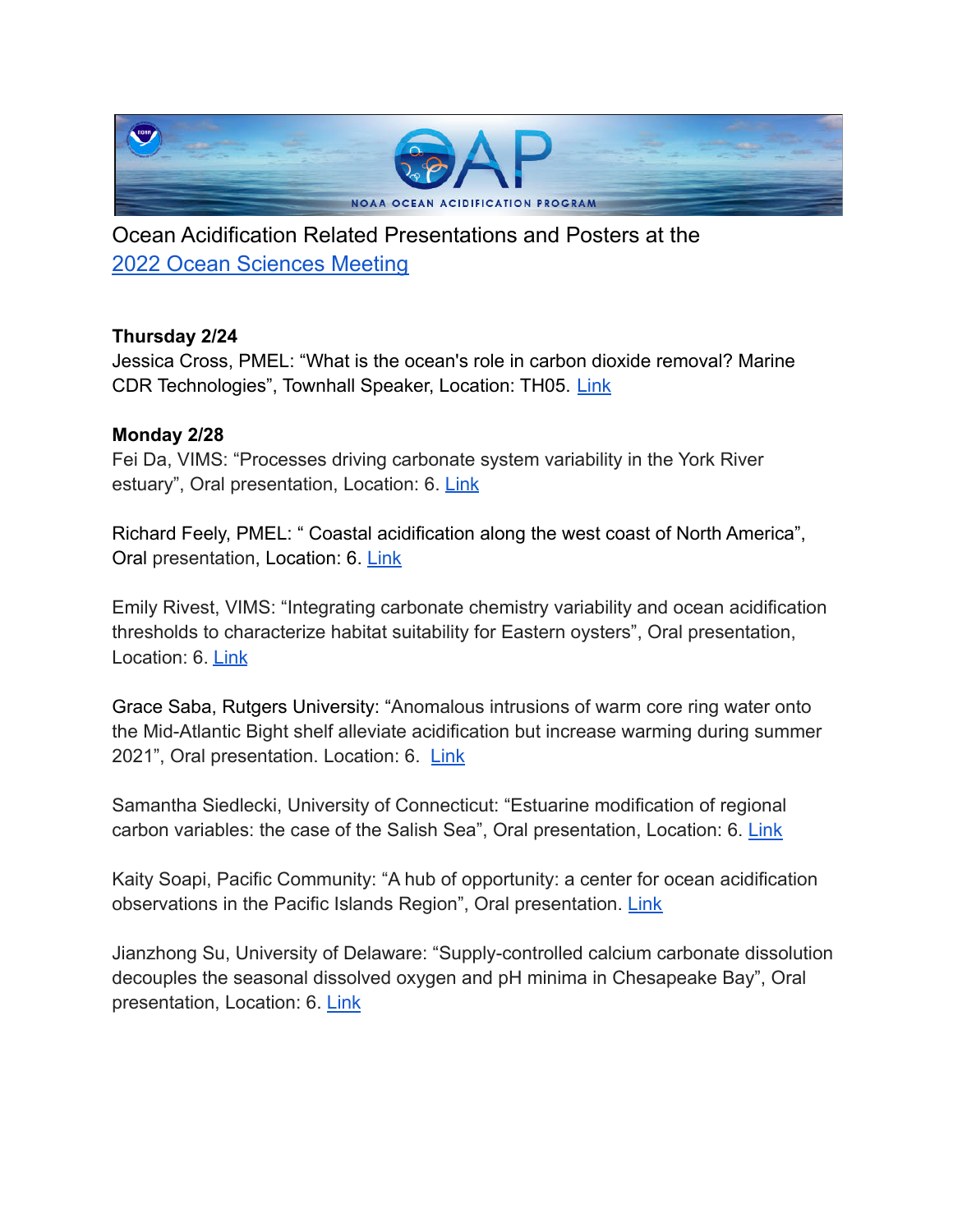Heidi Hirsh, CIMAS: "Predicting coral reef carbonate chemistry through statistical modeling: constraining nearshore residence time at Pacific Island scales", Oral presentation, Location: 33. [Link](https://osm2022.secure-platform.com/a/gallery/rounds/3/details/1737)

## **Tuesday 3/1**

Simone Alin, PMEL: "A decade-long time-series on estuarine acidification and hypoxia dynamics in the southern salish sea (North America): Biogeochemical response to an unprecedented marine heatwave, changing hydrology, and a novel carbonate storm", Oral, Location: 6 [Link](https://osm2022.secure-platform.com/a/gallery/rounds/3/details/6894)

Fabian Gomez, AOML: "Increasing river alkalinity slows ocean acidification in the northern Gulf of Mexico", Poster, Location: 2 [Link](https://osm2022.secure-platform.com/a/gallery/rounds/3/details/9114)

Liqing Jiang, University of Maryland: "An internally [consistent data product for discrete](https://osm2022.secure-platform.com/a/gallery/rounds/3/details/6236) [inorganic carbon, oxygen, and nutrients on the North American ocean margins](https://osm2022.secure-platform.com/a/gallery/rounds/3/details/6236) [\(CODAP-NA\)](https://osm2022.secure-platform.com/a/gallery/rounds/3/details/6236)", Poster, Location: 2. [Link](https://osm2022.secure-platform.com/a/gallery/rounds/3/details/6236)

EvaLynn Jundt, Texas A&M Corpus Christi: "Multilinear Regression Model for Aragonite Saturation State Estimation in the Northwestern Gulf of Mexico", Poster, Location: 2 [Link](https://osm2022.secure-platform.com/a/gallery/rounds/3/details/2665)

Samuel Gurr, NEFSC: "Wild scallop population resilience: Using multigenerational studies to estimate robustness and adaptive potential to rapidly changing ocean acidification", Poster, Location: 2

Abigail Sisti, VIMS: "Effect of acute acidification conditions on embryos and larvae of American lobsters", Poster, Location: 2. [Link](https://osm2022.secure-platform.com/a/gallery/rounds/3/details/4265)

Halle Berger, University of Connecticut, "TT10 Harmful Algal Blooms and Ocean Acidification: Defining an Agenda for Integrated Coastal Stressor Research", Tutorial, Location: 20, TTO3 [Link](https://www.aslo.org/osm2022/tutorials/)

#### **Wednesday 3/2**

Anthony Himes, VIMS: "Effects of parental water quality history on the ocean acidification tolerance of larval Eastern oysters, *Crassostrea virginica*", Oral presentation, Location: 4. [Link](https://osm2022.secure-platform.com/a/gallery/rounds/3/details/6673)

Annie Schatz, VIMS: "Direct and latent physiological effects of multiple environmental stressors, ocean acidification and warming, on larval to juvenile stages of *Crassostrea virginica*", Oral presentation, Location: 4. [Link](https://osm2022.secure-platform.com/a/gallery/rounds/3/details/4441)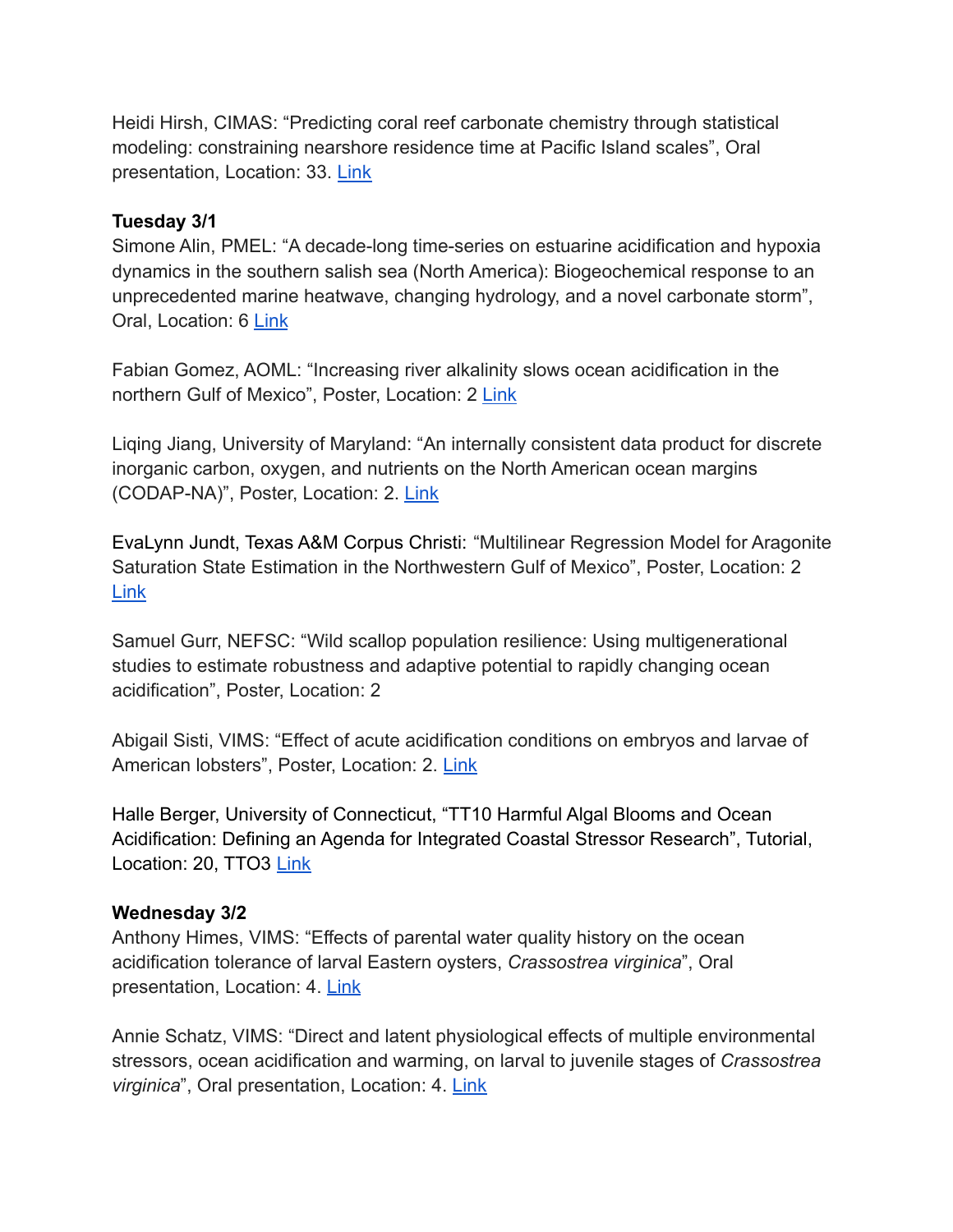Jeremy Testa, UMCES: ["Ecosystem metabolism and inorganic](https://osm2022.secure-platform.com/a/gallery/rounds/3/details/7054) carbon dynamics in a [large freshwater macrophyte community: Insights from a synthesis of high-frequency](https://osm2022.secure-platform.com/a/gallery/rounds/3/details/7054) [data, spatial mapping, and rate process estimates](https://osm2022.secure-platform.com/a/gallery/rounds/3/details/7054)", Oral presentation, Location: 6. [Link](https://osm2022.secure-platform.com/a/gallery/rounds/3/details/7054)

Christian Meinig, PMEL: "Design, Integration and Ocean Testing of NOAA-PMEL's ASVCO2 (Autonomous Surface Vehicle Carbon Dioxide Sensor) with Wave Gliders and Saildrones", Oral presentation, Location: 9 [Link](https://osm2022.secure-platform.com/a/gallery/rounds/3/details/8015)

Melissa Solis, ODU: "[Modeling the effect of environmental](https://osm2022.secure-platform.com/a/gallery/rounds/3/details/3060) factors on oyster growth [across diverse habitats in the Chesapeake Bay](https://osm2022.secure-platform.com/a/gallery/rounds/3/details/3060)", Oral presentation, Location: 12. [Link](https://osm2022.secure-platform.com/a/gallery/rounds/3/details/3060)

Adrienne Sutton, PMEL: "Comparing change across the coast to ocean continuum: best practices for assessing trends of ocean acidification time series", Poster, Location: 27. [Link](https://osm2022.secure-platform.com/a/gallery/rounds/3/details/4554)

## **Thursday 3/3**

Emily Norton, CICOES: "Seasonal ocean forecasts promote dynamic management of the dungeness crab fishery in Washington and Oregon, U.S.A.", Oral presentation, Location: 15 [Link](https://osm2022.secure-platform.com/a/gallery/rounds/3/details/4474)

# **Friday 3/4**

Brian Katz, OSU: "Ocean acidification and social-ecological thresholds in shellfisheries in the Chesapeake Bay", Oral presentation, Location: 4. [Link](https://osm2022.secure-platform.com/a/gallery/rounds/3/details/6318)

Katherine Parise, American University: "A new acidification visualization from a time-series analysis of selected stations from NOAA's Ocean Acidification Observing Network (NOA-ON)", Oral presentation, Location: 4 [Link](https://osm2022.secure-platform.com/a/gallery/rounds/3/details/3425)

Jan Newton, University of Washington: "The Olympic Coast as a Sentinel: Biological risk results from an Integrated Social-Ecological Vulnerability Assessment for Ocean Acidification", Oral presentation, Location: 4 [Link](https://osm2022.secure-platform.com/a/gallery/rounds/3/details/2684)

Steve DiMarco, Texas A&M: "Surface Observations from an Autonomous Surface Vehicle at the Flower Garden Banks summer/fall 2021", Oral presentation, Location: 6 [Link](https://osm2022.secure-platform.com/a/gallery/rounds/3/details/7838)